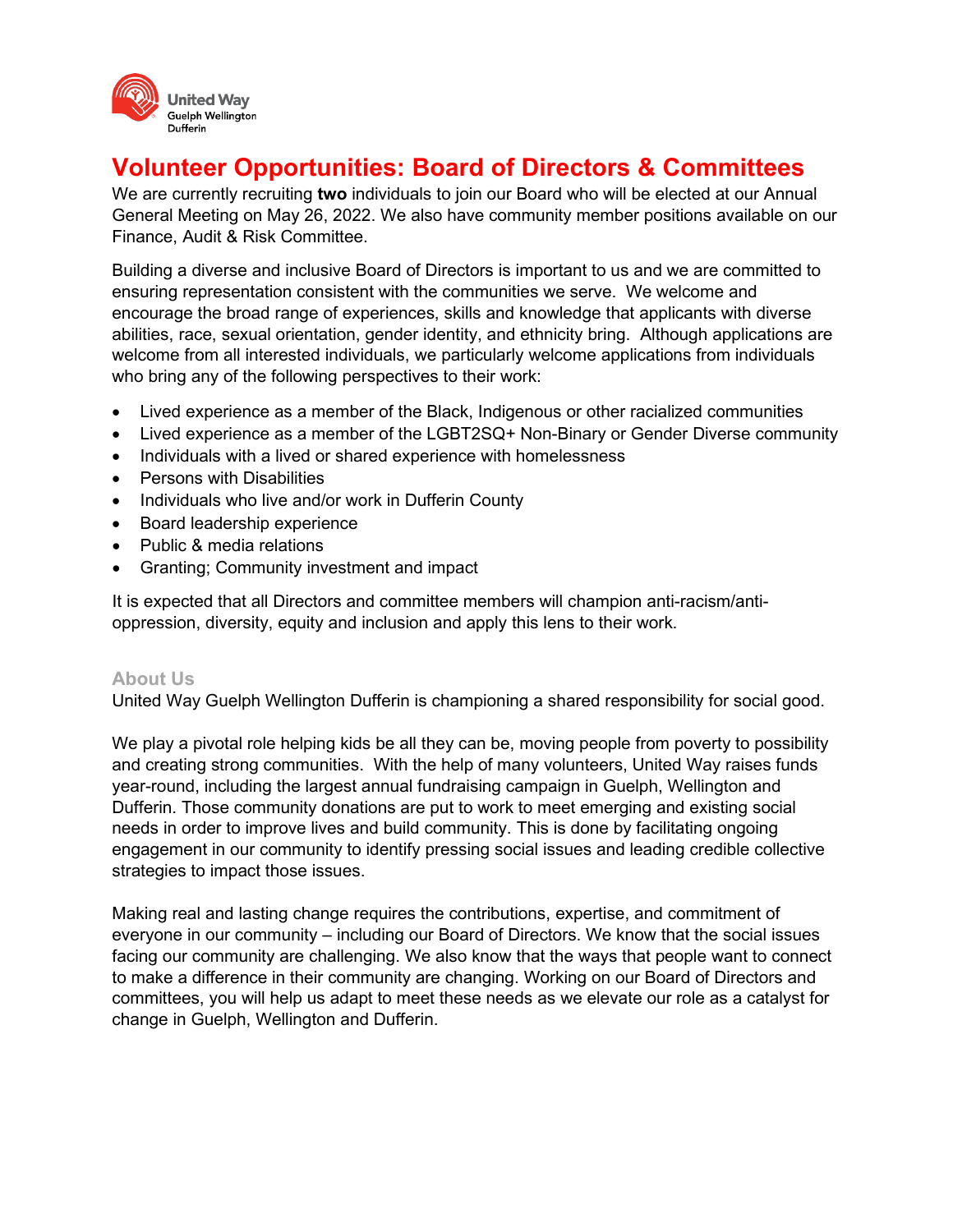## Board of Directors Positions

#### **Responsibilities**

The Board of Directors has a governance mandate and is responsible for ensuring the United Way's mission and strategic plan are achieved. Board members are responsible for:

- Providing strategic leadership to United Way, including but not limited to:
	- o establishing the long-term direction and vision,
	- o monitoring and evaluating the implementation of the strategic plan,
	- o overseeing the financial health of the organization, and
	- $\circ$  providing business and personal insights to inform major organizational decisions.
- Acting as a positive and passionate ambassador for United Way both in the board room and out in the community.
- Keeping informed about the organization, its issues, and its connection to the community through active participation.
- Supporting activities within the annual fundraising strategy, as appropriate, and make an annual personal financial contribution at a level commensurate with your financial means.

### **Time Commitment**

Board members hold a two-year term, renewable up to four times. During that term, board members are expected to:

- Attend monthly board meetings. Meetings take place the fourth Thursday of the month at 6 pm. Currently board meetings are virtual but once it is safe to do so, meetings will be held in person but the option to participate virtually.
- Participate on one United Way committee (Finance, Audit & Risk, Human Resources, Governance and the Community Impact Committee). Between Board meetings, members are asked to actively work on their committee projects to ensure activities are proceeding according to schedules.
- Attend United Way special events and fundraisers and represent United Way at community events.
- Total time commitment of approximately 4-6 hours a month plus meeting preparation time.

## Committee Positions – Finance, Audit and Risk Committee

Board Committees support the Board of Directors with the governance and oversight of the organization. We are currently recruiting Community Members for our Finance, Audit and Risk Committee (FARC). The FARC meets monthly and their responsibilities include:

- To review and recommend the annual budget and financial statements to the Board for approval
- To monitor the financial performance of UWGWD and bring any concerns to the Board;
- To review the scope of the annual external audit, meet with the auditor and review the annual audited financial statements and auditor's report prior to the Annual General Meeting;
- To review management's assessment of business risks, ensuring that Board approval, systems and internal controls are in place to identify, monitor and mitigate such risks.